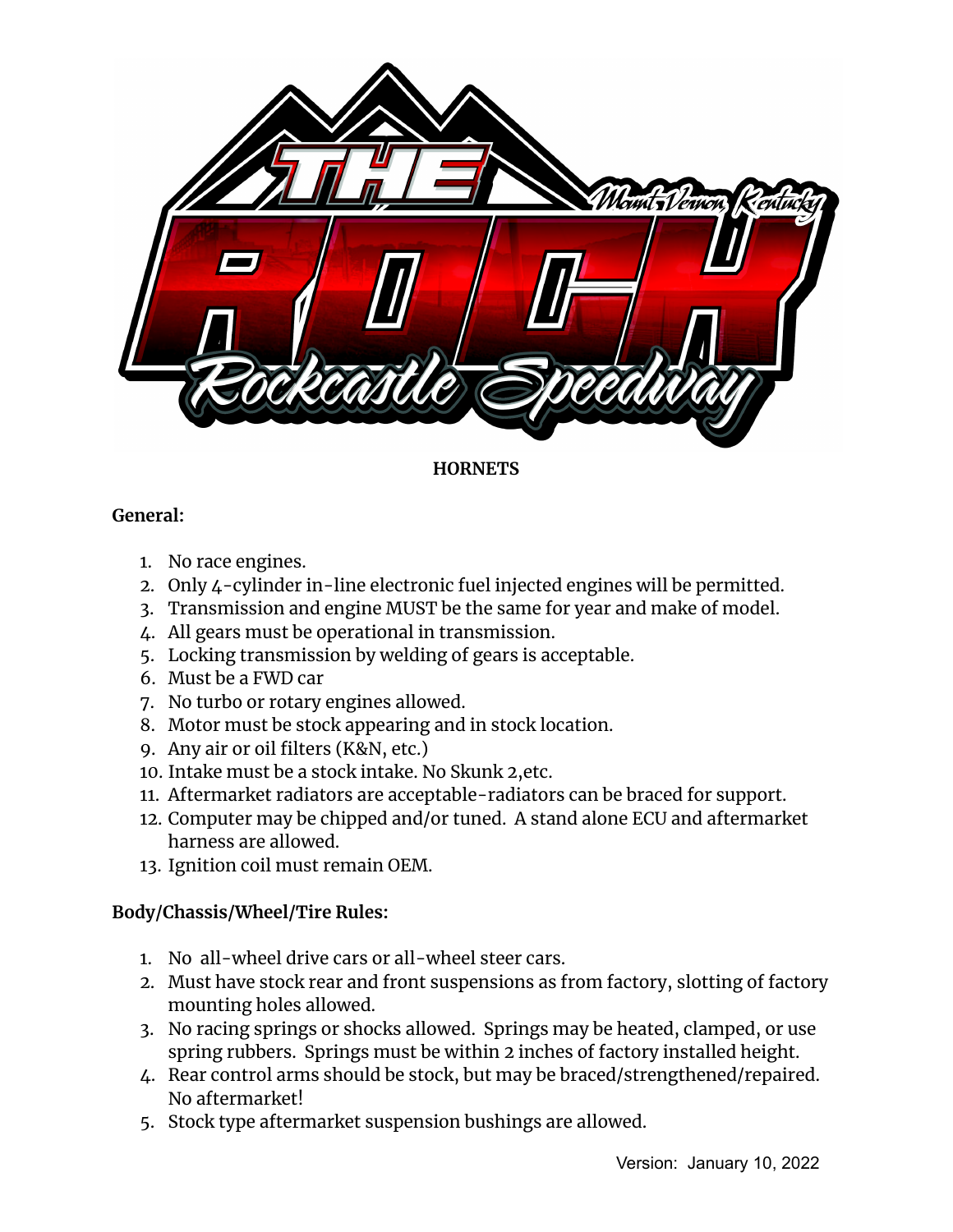- 6. Unless otherwise noted all tubing utilized in the construction of the roll cage must be 1.50-inch outside diameter, 0.95-inch think magnetic steel tubing.
- 7. A six-point, full perimeter, using 1.50-inch outside diameter, 0.95-inch thick magnetic steel tubing is required.
- 8. Track officials have the final say on the safety of the cage.
- 9. The rear hoop must have bracing that crosses in an X configuration. Rear kick-up supports are required.
- 10. A minimum 1.25-inch outside diameter cross bar is required across the top of the halo bar.
- 11. The roll cage must be securely fastened (welding is required) utilizing a minimum of .250 inch plating to mount cage to the frame. Only magnetic steel will be permitted. Iron, galvanized pipe, fittings, square tubing, brazing, and/or soldering will not be permitted.
- 12. No push bars past firewall. Roll cage may extend forward behind bumpers. Bumpers must be covered in some way with no exposed sharp corners.
- 13. A minimum of three(3) door bars on the driver side and two(2) door bars on the passenger side, mounted in a horizontal manner will be required. Vertical bracing from the top-to-bottom of the door bars on both sides is required.
- 14. A minimum of three (3) windshield bars and a protective screen will be required in front of the driver.
- 15. The driver compartment must be sealed completely from the track,the engine, and the fuel cell. The front and rear firewalls must remain and any holes must be patched with magnetic steel.
- 16. Mirrors will not be permitted.
- 17. Aftermarket racing wheels allowed 7-inch maximum.
- 18. Street legal DOT tires required. 13",14",15", and 16" ONLY with a max width of 8." No drag radials, mud grip lug tires, racing tires, or racing recapped tires allowed. Beadlock will be permitted on the right front only.
- 19. Tires can be mixed and matched for stagger.
- 20.Aftermarket nose pieces are allowed.
- 21. 6"metal support to extend out behind the nosepiece or to hold the grill in place allowed.
- 22. No push bars to extend outside of the bumpers for beyond the nose piece.
- 23. Stock body parts only. No homemade body panels. No aluminum interiors or decking. Aftermarket nose pieces permitted. Doors, fenders, hoods, and trunk lids must be OEM. Skinning of panels permitted.

# **Weight Rules:**

- 1. All cars must weigh 2,200 pounds with car and driver after the race.
	- Exception: 50 pound weight break for HANS for like device.
	- Exception: 50 pound weight break for containment seat(must have head and shoulder barriers.)

# **Safety Rules:**

Safety equipment specifications listed below are listed as a guide and are only a minimum standard. These minimum standards may not be sufficient enough to